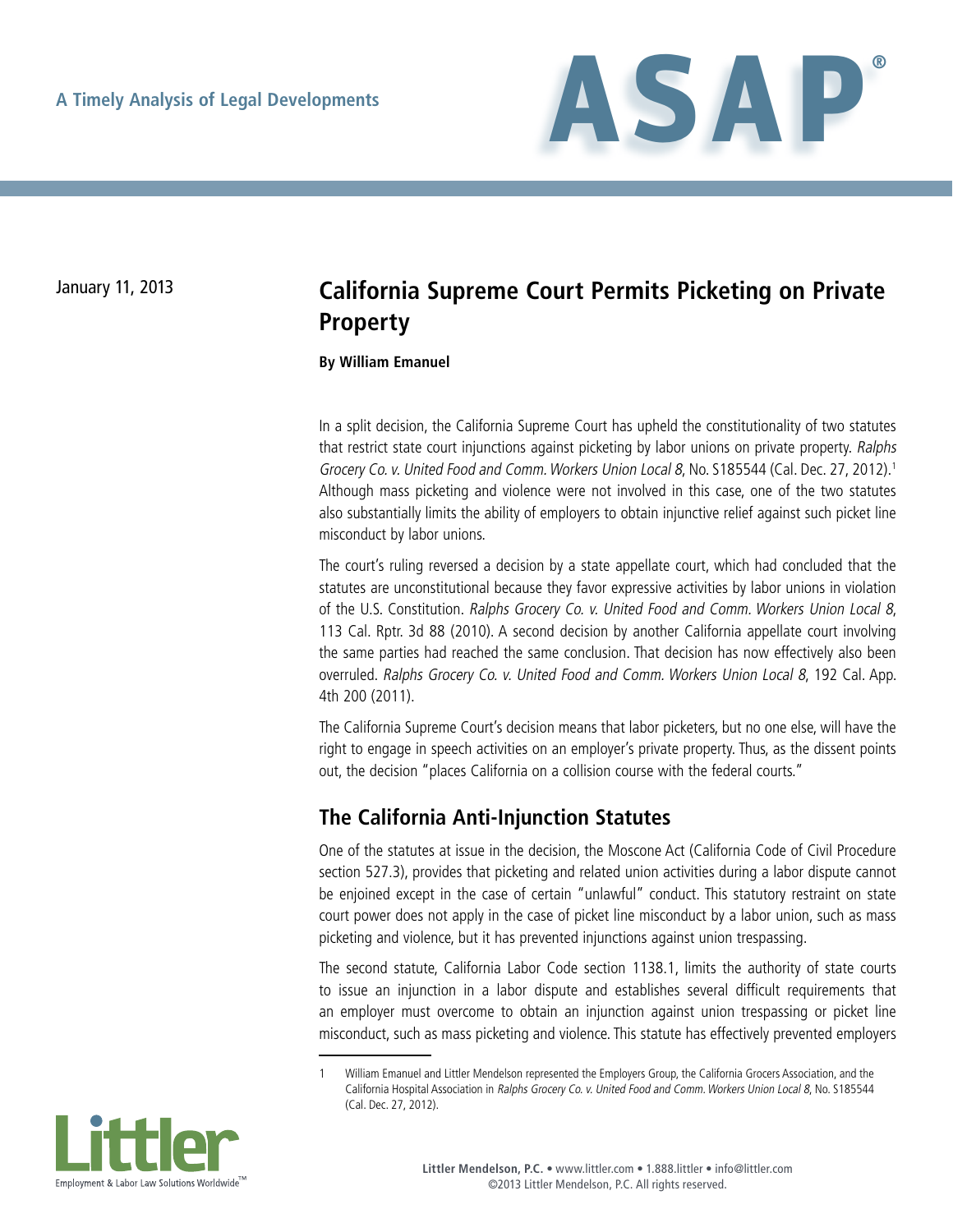from obtaining injunctions in labor disputes.

Because the Moscone Act favors union speech by allowing unions to engage in expressive activities on an employer's private property, the U.S. Court of Appeals for the D.C. Circuit had previously held that the state law results in unconstitutional content discrimination under the First Amendment and the Equal Protection Clause of the U.S. Constitution. Waremart Foods v. NLRB, 354 F.3d 870, 872 (D.C. Cir. 2004). In the new decision, however, the California Supreme Court rejected the D.C. Circuit's opinion, finding it "unpersuasive." It seems likely that the U.S. Supreme Court will resolve this conflict between the D.C. Circuit and California's highest court.

#### **Scope of Free Speech Precedent in Labor Disputes**

The disagreement between the D.C. Circuit and the California Supreme Court on this issue results primarily from opposing views of U.S. Supreme Court precedent involving "content discrimination" under the First Amendment and the Equal Protection Clause of the U.S. Constitution. Two U.S. Supreme Court decisions issued several decades ago are the focus of this debate.

In the first decision, Police Department of the City of Chicago v. Mosely, 408 U.S. 92 (1972), the U.S. Supreme Court declared that a law is unconstitutional if it: makes a distinction between labor picketing and other picketing; describes permissible picketing in terms of its subject matter; or grants the use of a forum to people whose views the government finds acceptable while denying use of the same forum to those wishing to express less favored or more controversial views.

In the second decision, Carey v. Brown, 447 U.S. 455 (1980), the U.S. Supreme Court declared that a government cannot discriminate between lawful and unlawful conduct based upon the content of a demonstrator's communication. The Court added that a government also cannot presuppose that labor picketing is more deserving of First Amendment protection than public protests over other economic, social, and political issues.

The D.C. Circuit followed the U.S. Supreme Court's precedent in these decisions in determining that the Moscone Act constituted a clear case of content discrimination under the U.S. Constitution. The California Supreme Court, however, distinguished those decisions, finding that the California statutes did not "restrict" anyone's speech, and noting that the Mosely and Carey decisions involved public forums, while the Ralphs case involved a private forum.

In doing so, the California court did not deal with U.S. Supreme Court precedent holding that favoritism for certain messages is just as unconstitutional as hostility toward other messages. In this regard, the U.S. Supreme Court has stated that "the government may not regulate use based on hostility—or favoritism—towards the underlying message expressed." R.A.V. v. St. Paul, 505 U.S. 377 (1992); Turner Broadcasting System, Inc. v. FCC, 512 U.S. 622 (1994).

Thus, unrestrained by its narrow reading of the U.S. Constitution, the court in Ralphs found in the Moscone Act a reaffirmation of several old California decisions that permitted labor unions to picket on the private property of retail stores. Those cases permitted trespassory picketing based primarily on the notion that the property rights of the store owners had been diluted by inviting the general public to patronize the stores, resulting in a "property right worn thin by public usage." Schwartz-Torrance Investment Corp. v. Bakery & Confectionery Workers' Union, 61 Cal. 2d 766 (1964); In re Lane, 7 Cal. 2d 872 (1969); Sears, Roebuck & Co. v. San Diego County District Council of Carpenters, 25 Cal. 2d 317 (1979). These earlier cases were deemed relevant by the California Supreme Court in construing the Moscone Act because that statute provided that its terms should be "strictly construed in accordance with existing law governing labor disputes," and the court concluded that the cases were "existing law" when the statute was enacted.

### **Arguments Not Considered by the Court**

The Ralphs decision is silent on two compelling arguments. First, a constitutional doctrine known as Machinists Preemption prohibits state governments from providing assistance to a union in a labor dispute because their doing so would interfere with the free play of economic forces between labor and management under the National Labor Relations Act (NLRA). Under the doctrine, the inconsistent application of state laws is necessarily outside the power of the state.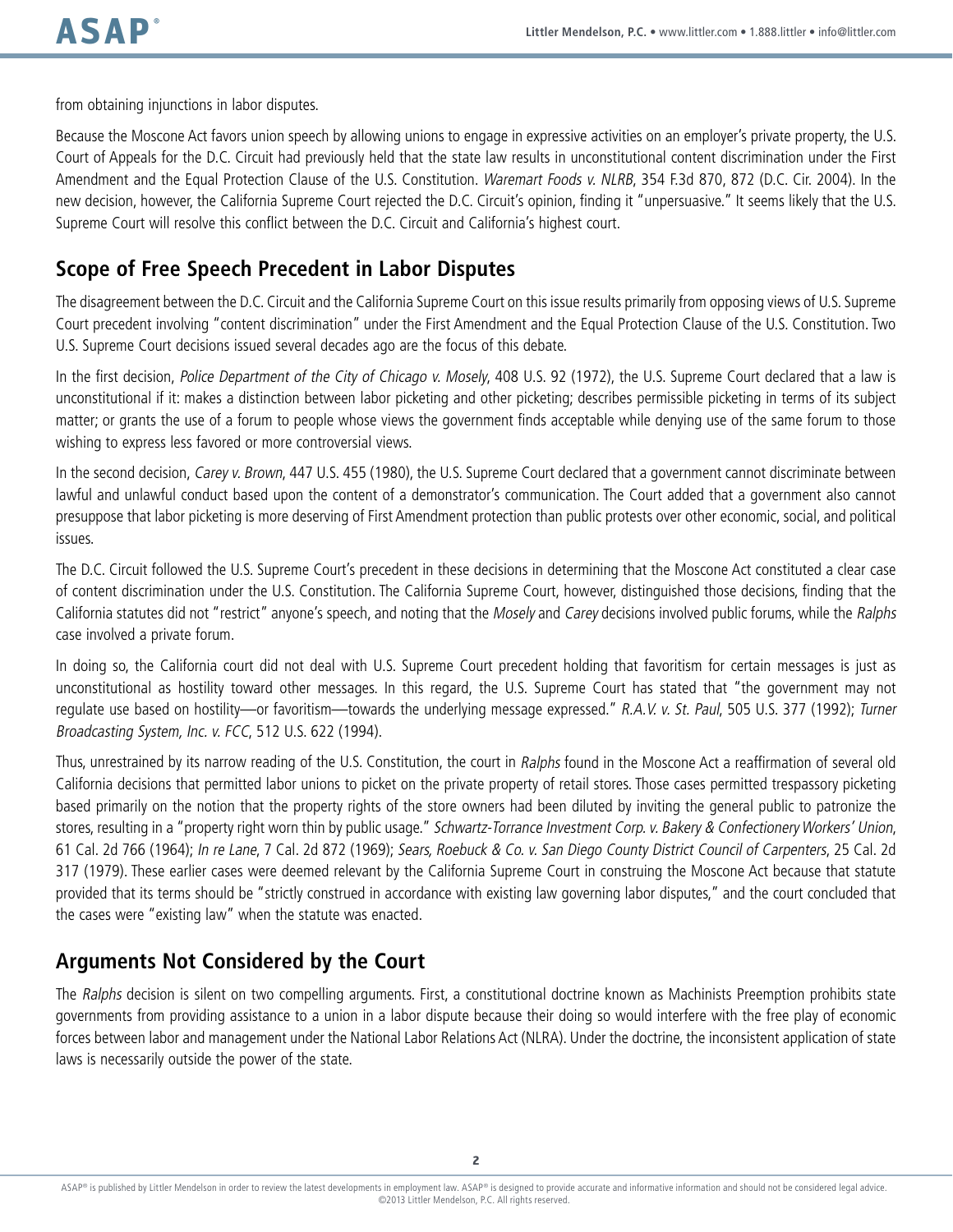According to this argument, when the State of California adopts statutes that interfere with the free play of economic forces by denying employers the benefit of the trespass laws—as it has done in the statutes discussed above—such statutes are preempted and invalid. Rum Creek Coal Sales, Inc. v. Caperton, 926 F.2d 353 (4th Cir. 1991) ("Rum Creek I"), 971 F.2d 1148 (4th Cir. 1992) ("Rum Creek II"), 31 F.3d 169 (4th Cir. 1994) ("Rum Creek III"). The U.S. Supreme Court has expressly stated that a state may not, consistent with the NLRA, withhold the protections of a state anti-trespass law from an employer involved in a labor dispute. Livadis v. Bradshaw, 512 U.S. 107, 119 n. 13 (1994).

The second argument is that the state statutes involved here are unconstitutional because they infringe on property rights protected by the Fifth and Fourteenth Amendments to the U.S. Constitution. Although constitutional property rights are not absolute, U.S. Supreme Court precedent protecting such rights extends to an employer's private property if it does not constitute a "public forum"—such as the common areas of a shopping center under the Pruneyard doctrine discussed below. Central Hardware Co. v. NLRB, 407 U.S. 539 (1972); Lloyd Corp. v. Tanner, 407 U.S. 551 (1972).

Because the Ralphs decision makes it clear that the private sidewalk in front of a retail store is not a public forum, the property rights protected by the U.S. Constitution therefore should apply to that area of a store's private property.

### **Narrowing of California's Pruneyard Doctrine**

Although the California statutes at issue in this case were not invalidated by the California Supreme Court, the decision might contain a "silver lining" for employers in some respects. Most notably, the decision sharply limits California's Pruneyard doctrine, which treats certain private shopping center property as a "public forum" open to expressive activities by labor unions and other advocacy groups under the California Constitution. Robins v. Pruneyard Shopping Center, 23 Cal.3d 899 (1979); Fashion Valley Mall, LLC v. NLRB, 42 Cal. 4th 850 (2007).

The union contended in the Ralphs case that the private sidewalk in front of the store was a public forum because the store was located at a shopping center. However, the California Supreme Court unanimously declared that a private sidewalk in front of a customer entrance to a retail store in a shopping center is not a public forum under the Pruneyard doctrine. Instead, the court held that the public forum portion of a shopping center's private property is limited to areas that are designed to permit and encourage the public to congregate and socialize.

This limitation on the Pruneyard doctrine will necessarily extend to freestanding retail stores not located at shopping centers, as there has always been even less justification for application of the doctrine to such establishments because its rationale was predicated on the special nature of shopping centers.

The narrowing of Pruneyard might seem like a hollow victory for employers, of course, because what the court gives to them with one hand it takes away with the other by its preservation of the Moscone Act and section 1138.1. However, if the U.S. Supreme Court ultimately overturns the Ralphs decision, the absence of the Pruneyard precedent will become meaningful for employers.

Retail companies should also find the narrowing of Pruneyard to be significant in preventing other types of demonstrators and solicitors, unrelated to labor causes, from engaging in expressive activities on private store property. The state statutes protected by the court in the Ralphs decision have no application outside of the labor arena. These companies should be aware, however, of a risk under the NLRA if they do not fully enforce this right, as the U.S. Supreme Court has held that employers cannot discriminate against union agents with respect to access to private property. Lechmere, Inc. v. NLRB, 502 U.S. 527 (1992).

It appears that shopping center owners will also find the clarification of Pruneyard to be a favorable development in controlling expressive activities by various groups on their private property, and that a revision of "time, place and manner" regulations for such activities will be advisable in light of this decision.

#### **Application to Facilities Other than Retail Stores**

As noted above, the Ralphs decision salvaged the Moscone Act by relying on several old California decisions permitting labor union picketing on private property, which were found to be "existing law" at the time that statute was enacted. The main rationale underlying those earlier decisions, however, was the notion that retail stores have diluted their private property rights by inviting the general public to patronize their stores. Of course, this rationale would not apply to employers that do not operate retail establishments, such as manufacturing companies.